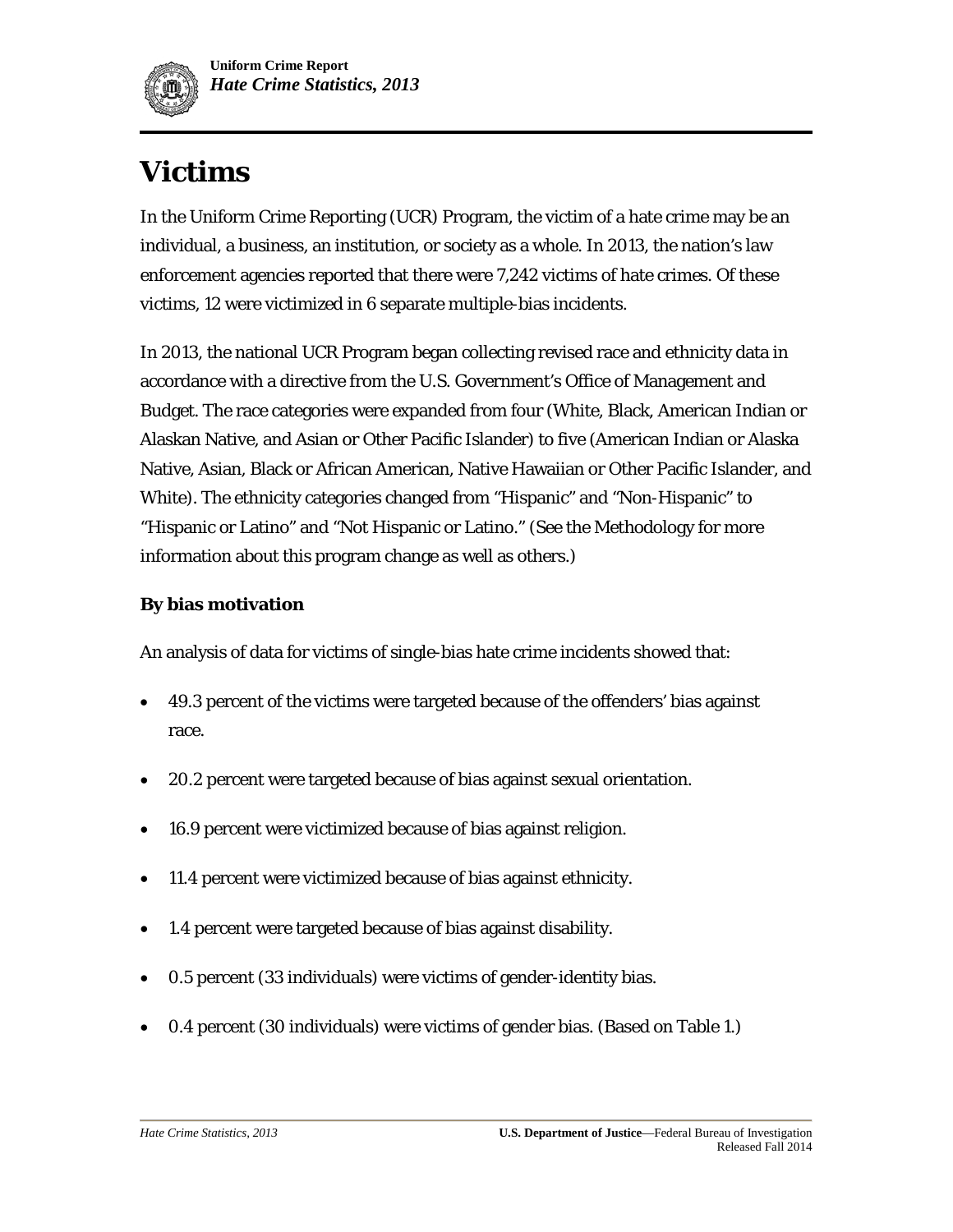

When examining these biases in further detail, the following breakdowns of bias categories can be found.

## *Racial bias*

Among single-bias hate crime incidents in 2013, there were 3,563 victims of racially motivated hate crime.

- 66.5 percent were victims of crimes motivated by their offenders' anti-Black or African American bias.
- 21.2 percent were victims of anti-White bias.
- 4.6 percent were victims of anti-Asian bias.
- 4.5 percent were victims of anti-American Indian or Alaska Native bias.
- 3.1 percent were victims of bias against a group of individuals in which more than one race was represented (anti-multiple races, group).
- 0.1 percent (3 individuals) were victims of anti-Native Hawaiian or Other Pacific Islander bias. (Based on Table 1.)

#### *Sexual-orientation bias*

Of the 1,461 victims targeted due to sexual-orientation bias:

- 60.9 percent were victims of crimes motivated by their offenders' anti-gay (male) bias.
- 22.5 percent were victims of anti-lesbian, gay, bisexual, or transgender (mixed group) bias.
- 13.1 percent were victims of anti-lesbian bias.
- 1.8 percent were victims of anti-bisexual bias.
- 1.6 percent were victims of anti-heterosexual bias. (Based on Table 1.)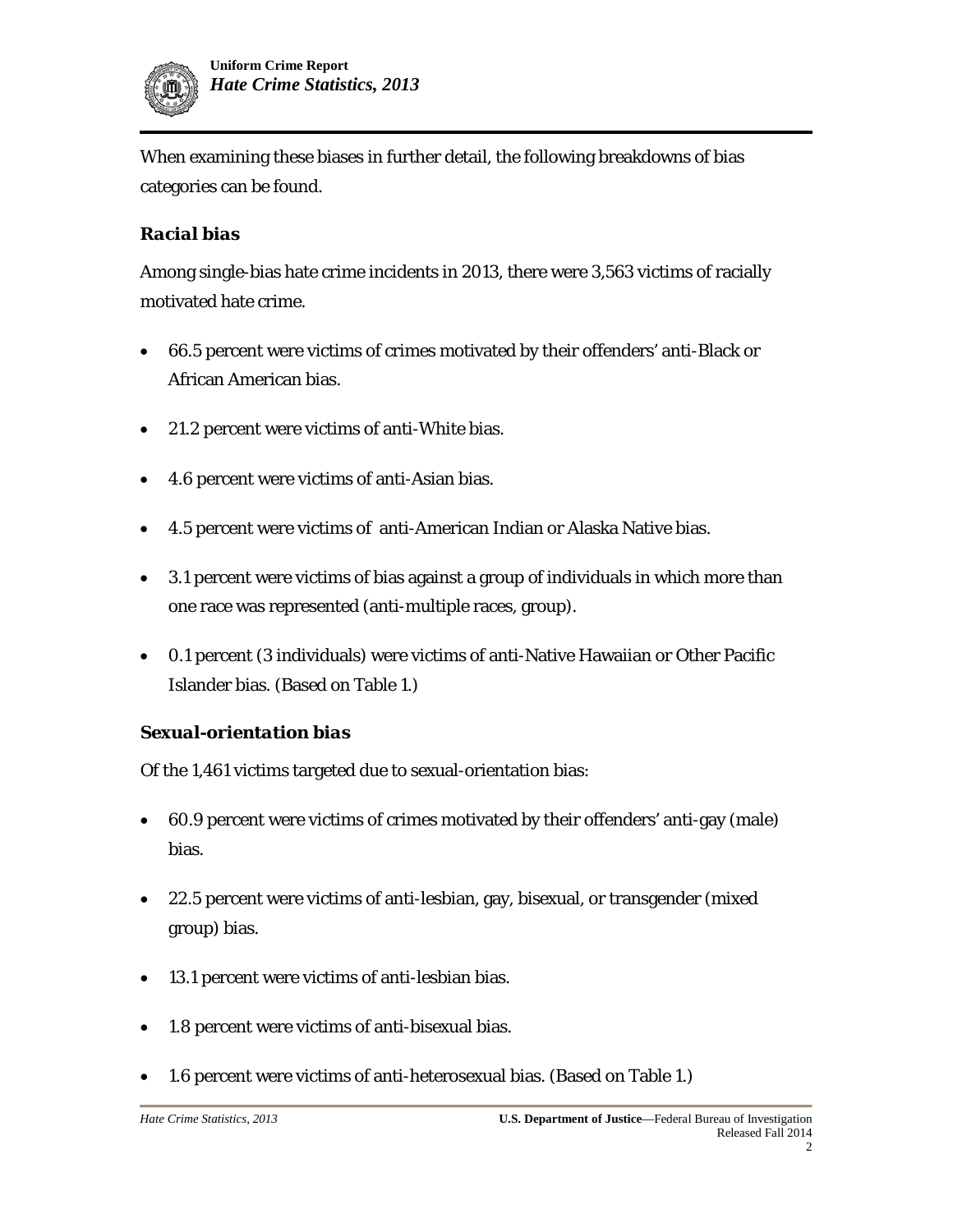

## *Religious bias*

Of the 1,223 victims of anti-religious hate crimes:

- 60.3 percent were victims of crimes motivated by their offenders' anti-Jewish bias.
- 13.7 percent were victims of anti-Islamic (Muslim) bias.
- 6.1 percent were victims of anti-Catholic bias.
- 4.3 percent were victims of bias against groups of individuals of varying religions (anti-multiple religions, group).
- 3.8 percent were victims of anti-Protestant bias.
- 0.6 percent were victims of anti-Atheist/Agnostic bias.
- 11.2 percent were victims of bias against other religions (anti-other religion). (Based on Table 1.)

#### *Ethnicity*

Hate crimes motivated by the offender's bias toward a particular ethnicity were directed at 821 victims. Of these victims:

- 52.6 percent were targeted because of anti-Hispanic or Latino bias.
- 47.4 percent were victimized because of anti-not Hispanic or Latino bias. (Based on Table 1.)

Note: the term *anti-not Hispanic or Latino* does not imply the victim was targeted because he/she was not of Hispanic origin, but it refers to other or unspecified ethnic biases that are not Hispanic or Latino.

#### *Disability bias*

Of the 99 victims of a hate crime due to the offender's bias against a disability: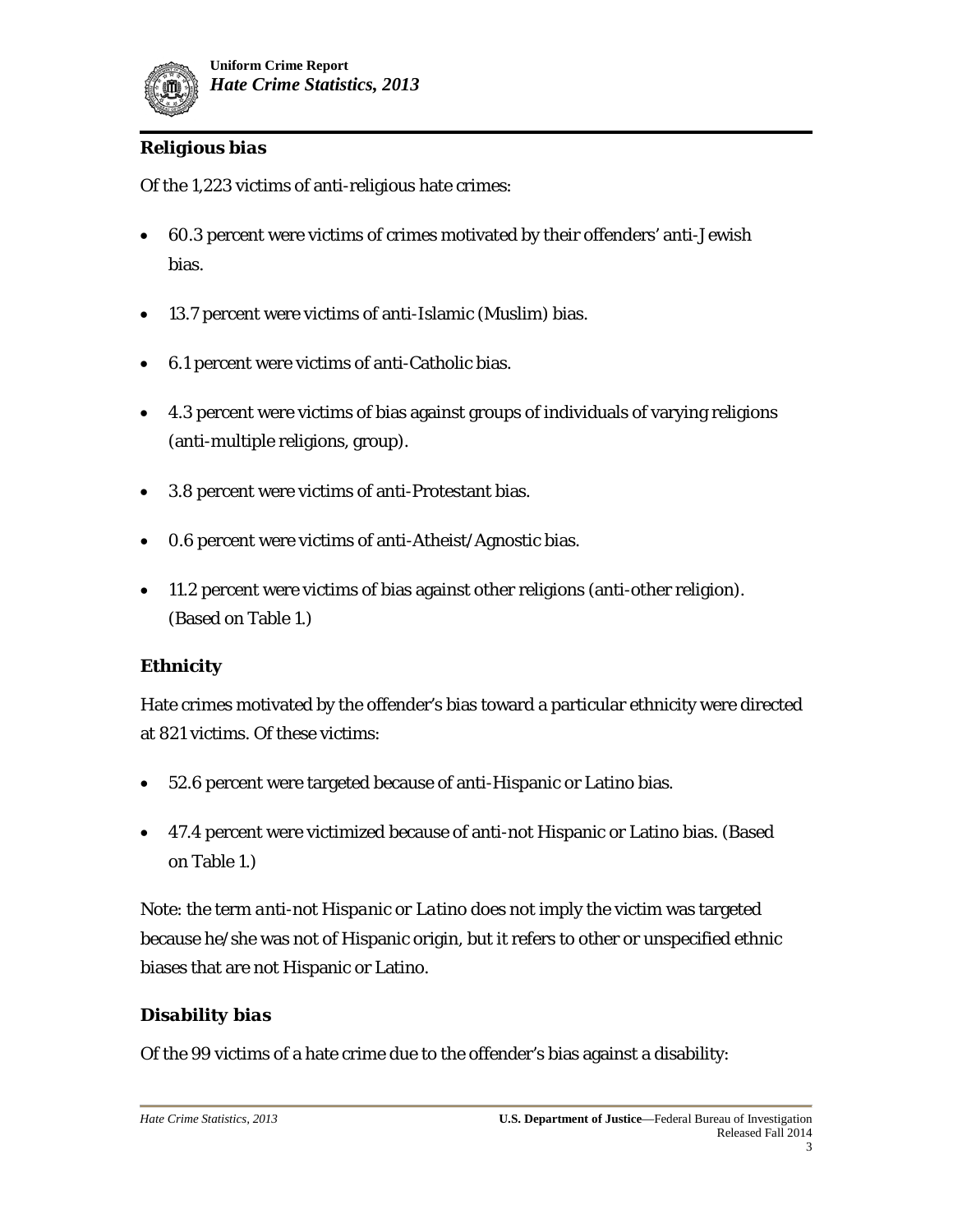

- 75 were targets of anti-mental disability bias.
- 24 were victims of anti-physical disability bias. (See Table 1.)

#### *Gender bias*

Of the 30 victims of hate crime motivated by an offender's bias toward gender:

- 25 were categorized as anti-female.
- 5 were anti-male. (See Table 1.)

## *Gender-identity bias*

Of the 33 victims of gender-identity bias:

- 25 were victims of anti-transgender bias.
- 8 were victims of anti-gender non-conforming bias. (See Table 1.)

### **By crime category**

Of the 7,242 victims of hate crime, 61.2 percent were victims of crimes against persons, and 37.7 percent were victims of crimes against property. The remaining 1.1 percent were victims of crimes against society. (Based on Table 2.)

#### **By offense type**

#### *Crimes against persons*

In 2013, 4,430 victims of hate crimes were victims of crimes against persons. Regarding these victims and the crimes committed against them:

- 5 persons were murdered, and 21 were raped. (Concerning rape, data for rapes were submitted under the UCR Program's revised definition, and 6 were submitted under the legacy definition of rape. See the Methodology for more information about this program change as well as others.)
- 43.5 percent of the victims were intimidated.